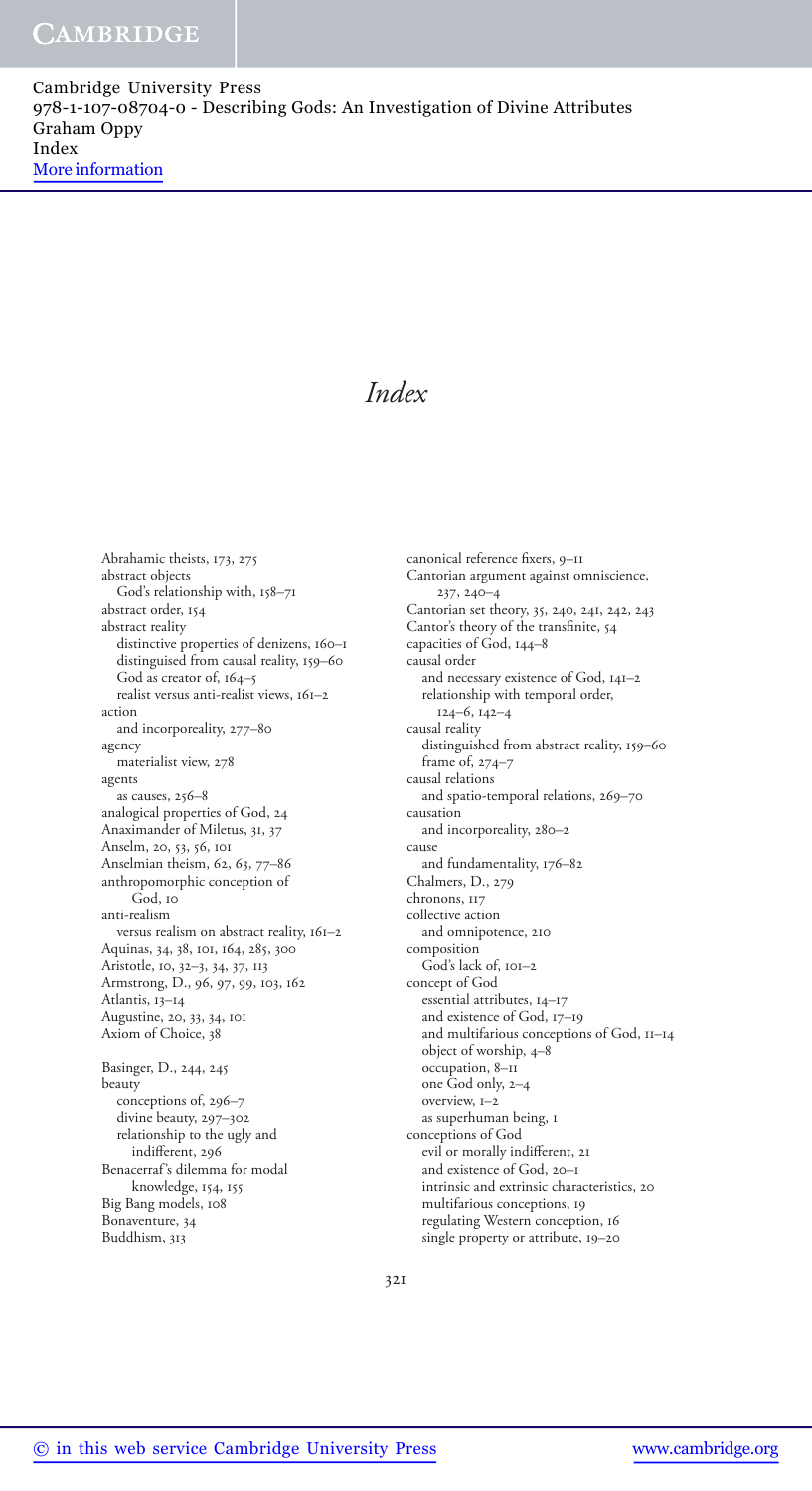## CAMBRIDGE

Cambridge University Press 978-1-107-08704-0 - Describing Gods: An Investigation of Divine Attributes Graham Oppy Index More information

conceptualism, 162, 169 conjunctive states of affairs and omnipotence, 207–10 contingency and necessary existence of God, 135–7 contingent truths about God, 99–101 Conway, J., 54 Conway's theory of numbers, 54–5 counterfactuals, 120 Craig, W., 121-6, 162 Damascene, John, 33, 34 deliberation and omniscience, 244–8 demigods, 2 demons, 2 Dennett, D., 45 dependence and necessity, 148–53 divine action and incorporeality, 282–7 divine attributes, *see also* taxonomy of divine attributes, properties of God and arguments for the existence of God, 306–7 attribution of properties, 307–9 categories, 305 and conception of God, 19–20 disagreement over, 306 diversity in conceptions of, 22–5 enduring cosmic role, 313 essential attributes, 14–17 fundamental answers, 310–11 in God's image, 311–13 and God's roles, 305, 313 omni-attributes, 252 use of modifers, 309–10 divine beauty as completeness, harmony and clarity, 300–2 fitness to purpose, 299 as fundamental property of God, 300 Hill's defence, 300–2 object of love and longing, 299 perfect unity, 298 proportionality, 297 refined and disinterested pleasure, 298 scriptural support, 297 and Western conceptions of beauty, 297 divine cognitive power and omniscience, 248–50 divine commands or acts, 295–6 divine freedom how might God be free?, 258–60 threats to, 260–5 divine goodness, 290–6

### 322 *Index*

divine liar, 233-4, 237-8 divine plan, 284–5 divine presence, 250 divine simplicity, *see* simplicity dominance and omnipotence, 214–16 Duality Zoroastrian doctrine of, 4, 5, 10 Dvaita Vedanta, 11 early Christian thinkers on infinity,  $33-4$  eliminativist view of causation, 281 endurance of God, 190, 191, 192 erotic theories of beauty, 297, 299 essential indexical, 228–30 eternity Craig's accounts of God's relationship to time, 121–6 discontinuous spatio-temporal trajectories, 112–14 and ET-simultaneity, 110–12 Leftow's defence of timelessness of God, 112–21 partless extension, 116–18 relationship between god and time, 105–10 relationship between temporal and causal order, 124–6 spatial contiguity, 118–20 and a temporal God, 123-4, 127-8 time and disquotational truth, 114–16 and a timeless God, 122-3, 126-7 ET-simultaneity, 110–12 evaluative properties, 288, 291 evil or morally indifferent God, 21 excellence absolute degrees, 66–7 comparative degrees, 67–8 and excellences, 63 orderings, 63–4 perfections and perfection, 69–70 scales, 64–6 Excellence Assumption, 63, 64, 78, 80, 82 existence of God and concept of God, 17–19 and conceptions of God, 20–1 and divine attributes, 306–7 traditional arguments for, 57–8 expressive incompleteness, 236, 239 fictional names, 12-13

fictionalism, 162, 167 Fitzgerald, P., 87 Flint, T., 206–13 four-dimensional universe, 109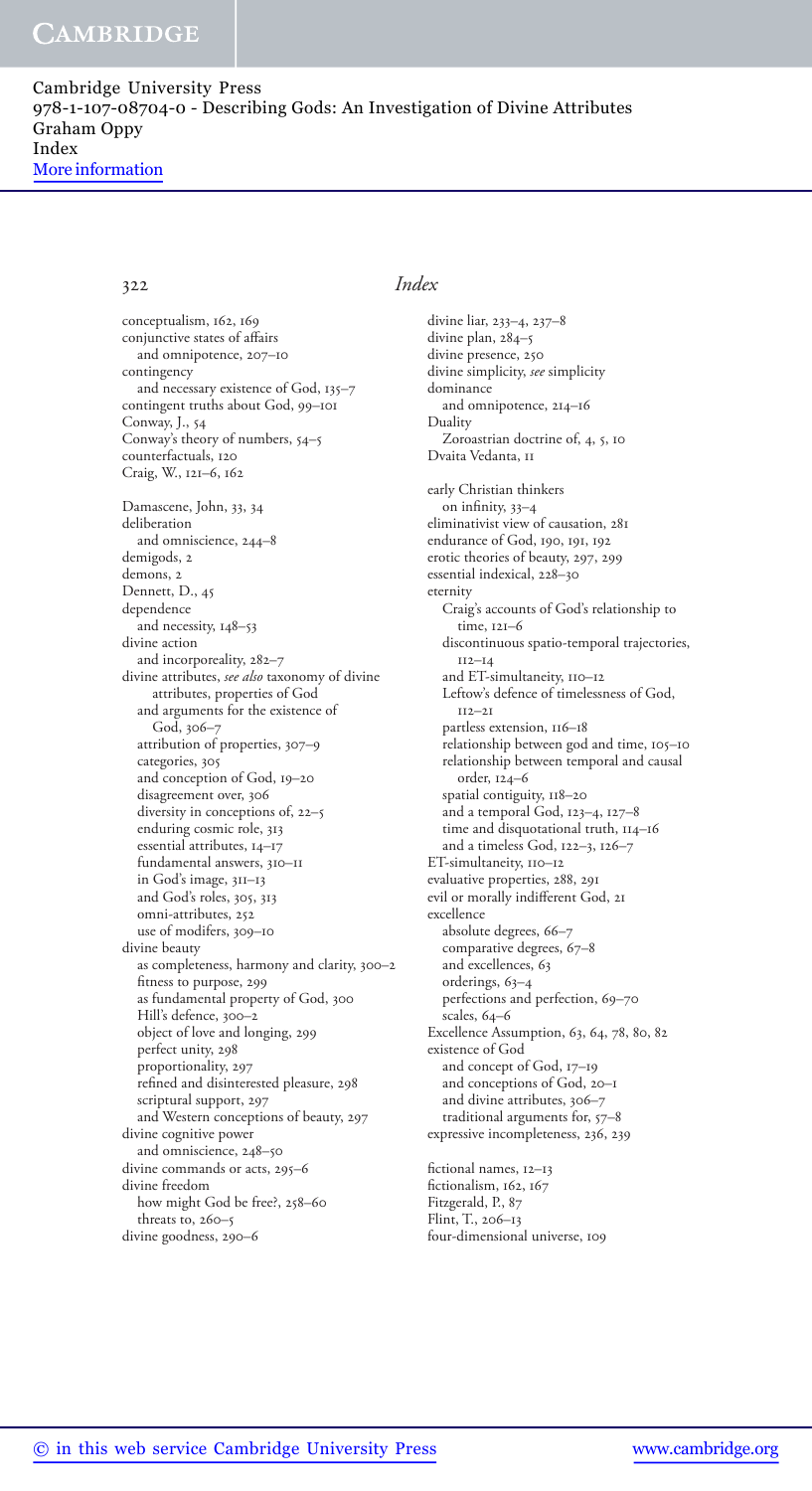## **CAMBRIDGE**

Cambridge University Press 978-1-107-08704-0 - Describing Gods: An Investigation of Divine Attributes Graham Oppy Index More information

> Freddoso, A., 206–13 free decision and omnipotence, 202–5 freedom agents as causes, 256–8 causes of an agent's free actions, 253 causes of an agent's free choices, 254 divine threats to human freedom, 265-8 how might God be free?, 258–60 libertarian account, 203, 206, 207, 218 libertarian conception, 204, 245, 246 libertarian free actions, 182 libertarian free choice, 135, 218 and motives as causes, 254–5 primary bearer, 253 threats to divine freedom, 260–5 fundamentality and cause, 176–82 and end, goal or purpose of existence, 182–5 and grounding, 172–6 and permanence, 190–2 and values, 186–90 Gale, R. account of divine simplicity, 88 difficulty in his formulation, 89-90 objections to divine simplicity, 90–2 Geach, P., 302–4 generic relational descriptive properties, 27–8 global causal order, 154 'God' interpretations of the word, 39 Gödel, K., 162 goodness and divine commands or acts, 295–6 and divine simplicity, 291 and God's approval, 293 measurement, 293–4 and perfection, 291 relationship to badness and indifference, 288–90 , 292 Gregory of Nyssa, 33 Grim, P. Cantorian argument against omniscience, 237 , 240–4 on the divine liar, 233-4, 237-8 incompleteness arguments against omniscience, 239–40 on the paradox of the knower, 234–6 , 238–9 grounding and fundamentality, 172–6

 Hale, B., 162 hedonic theories of beauty, 297, 298 henotheism, 3

### *Index* 323

hermeneutic fictionalism, 166 heroes, 2 Hill, D., 300–2 Hinduism, 3, 7 Hoffman, J., 214, 215, 256-8 idealism stance of mind and causal reality, 274 impassibility of God, 191 in God's image, 311–13 incompleteness arguments against omniscience,  $236 - 7, 239 - 40$  incorporeality and action, 277–80 and causation, 280–2 and divine action, 282–7 and divine plan, 284–5 and location, 269–70 and mind, 274–7 preliminary remarks, 269–70 infinity Aristotle's account, 32-3, 37 early Christian thinkers, 33–4 etymological notes, 30-2, 36-7 and God, 49–54 God and the transfinite, 54-6 and God as incarnate, 58 historical notes, 32–5 infinite domains and infinite degrees, 46-9 interplay of mathematical and theological investigations, 58–61 limits and bounds, 37–8 mathematical conception, 30 medieval scholasticism, 34 and modernity, 35 and monotheistic conceptions of the world, 56–8 non-mathematical conception, 30 and omnipotence, 226 Plotinus' account, 33

 predicates and properties, 38–43 understanding properties, 43–6 internal incompleteness, 236, 240 intrinsic properties of God, 20, 51, 308-9

### Jackson, F., 163, 279

knowledgeability, 66, 69, 70, 71 Kretzmann, N., 92 defence of divine simplicity, 93–6 on ET-simultaneity, 110–12

 Leftow, B. argument for existence of God, 153–6 biblical foundations for God as creator, 156–8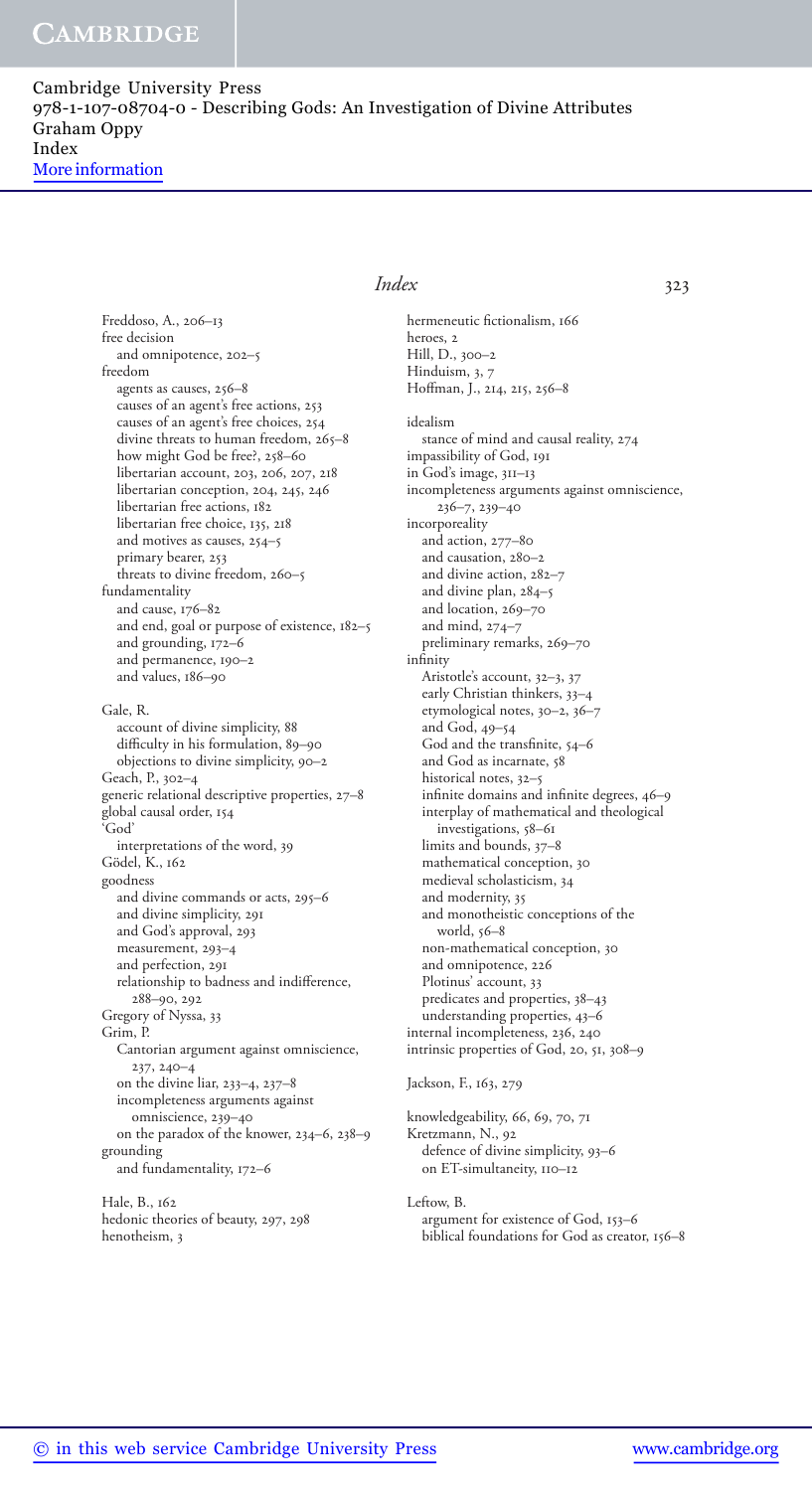Cambridge University Press 978-1-107-08704-0 - Describing Gods: An Investigation of Divine Attributes Graham Oppy Index More information

 on capacities of God, 144–8 on causal order, 141–4 criticisms of his arguments, 120–1 defence of timelessness of God, 112–21 on discontinuous spatio-temporal trajectories, 112–14 on metaphysical modality, 138–41 on modal truths and theistic beliefs, 138–41 on necessity and dependence, 148–53 on office held by God, 8, 9 on partless extension, 116–18 on preservation of the universe, 179 on spatial contiguity, 118–20 time and disquotational truth, 114–16 on use of 'God' as general predicate, 3 on worship of God, 8 Lewis, D., 38, 120, 163, 317 libertarian free choice, 135 location and constraint of powers, 217 and incorporeality, 269–70 Loki, 5 luxuriant/pleonastic account of properties, 308 Manichaeanism, 4 Mar, G., 240 materialism and agency, 278 identification of mental states with physical states, 279–80 and location, 274 maximal being, 81–2 maximal excellences, 71–2 maximal possibility, 310 maximal power and omnipotence, 216 medieval scholars on infinity, 34 metaphysical modality Leftow's account, 138–41 origins of, 137–8 metaphysical space, 132-5, 140 Meyer, R., 38 mind and incorporeality, 274–7 miracles, 285 modal truths challenges to theistic beliefs, 138–41 modality of God, 190 modernity conceptions of infinity, 35 modifiers and divine attributes, 26 and God's roles, 309–10 Moore, A. W., 31 Leftow, B. (*cont.*)

## 324 *Index*

motives

 as causes, 254–5 myth of mathematics, 162 Nagasawa, Y. defence of Anselmian theism, 84–6 name of God canonical reference-fixers, 9-11 naturalism account of abstract order, 154 account of global causal order, 154 incorporation of evaluative and normative properties, 304 and location, 274 and metaphysical space, 134–5 theoretical virtue, 154 vision of the universe, 191 naturalistic world view, 304 nearly perfect being existence of, 79–81 near-perfection, 70–1 necessary existence of God alleged problem for theistic belief, 138–41 biblical foundations, 156–8 and capacities of God, 144–8 and causal order, 141–2 contingency, 135-7 Leftow's arguments for, 153–6 as metaphysical necessity, 129–30 and metaphysical space, 132–5 necessity and dependence, 148–53 origins of metaphysical modality, 137–8 self-explanation and self-existence, 130–2 temporal order and causal order, 142–4 negative properties of God, 24–5 negative theology, 10, 98-9 non-reactive evaluative properties, 28 non-relational properties of God, 22-5, 51 omni-attributes, 193, 251-2 omnibenevolence, 251–2 omnipotence alternative analysis, 217–23 analysis by Flint and Freddoso, 206–13 analysis by Hoffman and Rosenkrantz, 256-8 analysis by Wierenga, 214–17 and bringing about the past, 200–1 and changing the present, 212–13 and collective action, 210 and conjunctive states of affairs, 207-10 definition, 193-7 and free decision, 202–5 and infinity, 226 and maximal power, 216 and parts of states of affairs, 198-200 and strong actualisation, 211–12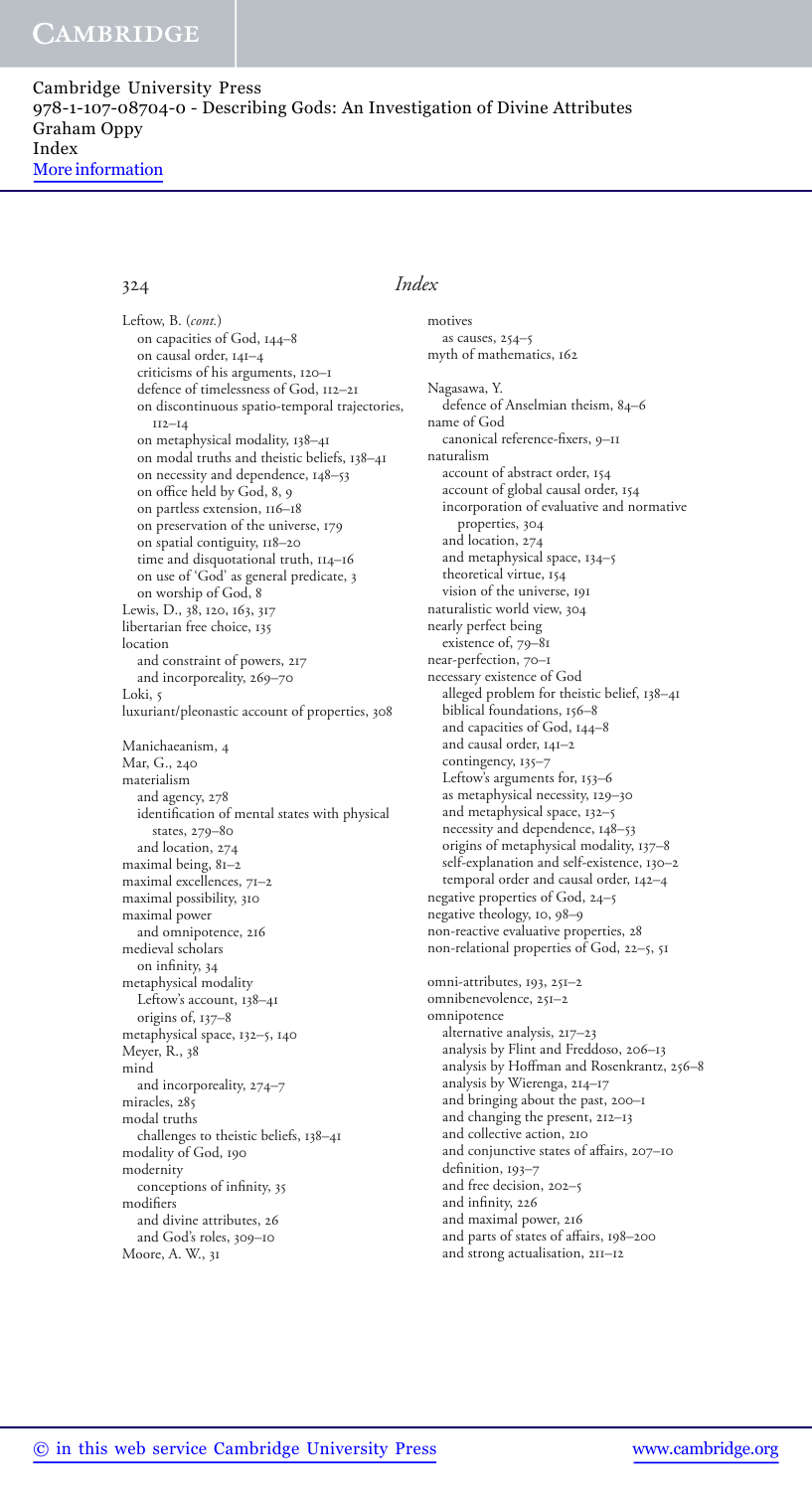## **CAMBRIDGE**

Cambridge University Press 978-1-107-08704-0 - Describing Gods: An Investigation of Divine Attributes Graham Oppy Index More information

> and universal annihilation, 201–2 unrestricted repeatability, 202, 206 omnipresence, 250–1 omniscience, 47-8, 49, 52 alleged paradoxes, 233–7 analysis of, 226 Cantorian argument against, 237, 240-4 and deliberation, 244–8 and divine cognitive power, 248–50 and the divine liar,  $233-4$ ,  $237-8$  and the essential indexical, 228–30 incompleteness arguments against, 236-7, 239–40 and the paradox of the knower, 234–6 , 238–9 standard account, 226-8, 244 true claims, 226–8 what it's like, 230–3 orderings of excellence, 63–4 paradox of the knower, 234–6, 238–9 Parsons, J., 100 perfect being existence of, 78–9 perfection absolute degrees of excellence, 66–7 Anselmian theism, 77–86 comparative degrees of excellence, 35–6 conceptions of, 62-3 example of metaphysical possibility, 75–6 excellences and excellence, 63 existence of maximal being, 81–2 existence of nearly perfect being, 79–81 existence, necessity and essence, 72–4 existence of perfect being, 78–9 and goodness, 291 maximality and near-maximality, 71–2 near-perfections and near-perfection, 70–1 orderings, 63–4 scales, 64–6 theories of possibility, 74–5 permanence and fundamentality, 190–2 Philo, 34 physicalism, 45 and location, 274 Plantinga, A., 15, 16 argument from numbers, sets and intentionality, 169–71 Plato, 10, 31, 32 Platonism, 154 Plotinus, 10, 33 polytheism, 2–3 positive properties of God, 24–5 possibility theories of, 74–5

### *Index* 325

powerfulness, 69, 72 predicates and properties, 38–43 primitivist view of causation, 281 probabilistic view of causation, 280 process view of causation, 281 properties of God analogical properties, 24 attribution, 290, 307-9 degree of understanding, 39–42 divine beauty, 300 and divine simplicity, 102–4 evaluative properties, 288 intrinsic and extrinsic, 20, 51, 308-9 non-relational properties, 22-5, 51 positive and negative properties, 24–5 and predicates, 38-43 relational properties, 22, 51 understanding, 43–6 what it is possible to say, 39–41 proportionality theories of beauty, 297 Pseudo-Dionysius, 33 Pythagoreans, 31, 37 quantum tunnelling, 113 Quine, W., 162, 240 reactive evaluative properties, 28–9 realism and God as creator of abstract reality, 164–5 versus antirealism on abstract reality, 161–2 Reichenbach, B., 244, 245 relational properties of God, 22, 51 relationist account of time, 122–3 revisionary fictionalism, 166 roles of God, 8–11 , 305 , 309–10 , 313 Rosen, G., 159, 160 Rosenkrantz, G., 214, 215, 256-8 Rowe, W., 260–5 Sartwell, C., 297 scales of excellence, 64–6 Schaffer, J., 173, 280 self-explanation and self-existence, 130–2 Senor, T., 10, 11 shared non-relational descriptive properties, 27 simplicity

 challenges to doctrine, 87 contingent truths about God, 99–101 Gale's discussion, 88–92

 God's lack of composition, 101–2 and goodness, 291 Kretzmann's defence of divine

simplicity, 93–6